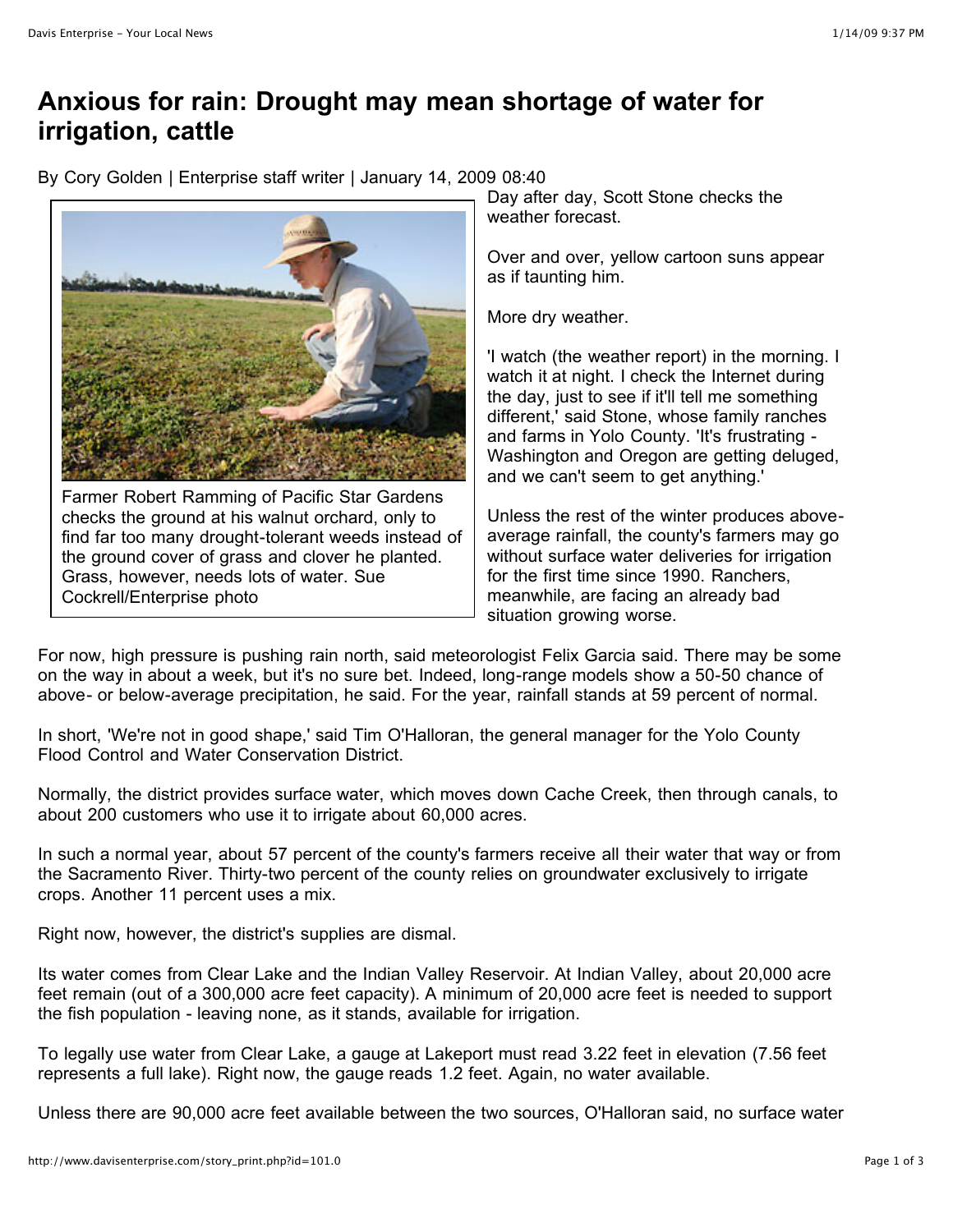will be moved this season. The district could also limit allocations if there's enough water for irrigation, but not the 225,000 acre feet typically needed for a full season.

'We could get a March miracle, we could get a late storm, but if we don't then we won't deliver surface water,' he said.

Last year the irrigation season was cut short by a month. Prior to that, water supplies were sufficient for full irrigation seasons as far back as 1995. There was no water at all available in 1990, followed by limited supplies for the next four years.

Both growers and the district have been bracing for bad news in a variety of ways. But 'there's no way to prepare yourself for a complete lack of water,' said farmer Blake Harlan. 'It's not something that happens very often.'

Beginning last year, County Ag Commissioner Rick Landon said, many farmers began digging new wells or rehabilitating old ones.

Typically, the district charges about \$17.50 per acre foot of surface water. That compares to \$20 to \$60 per acre foot to operate a well, assuming it's already up and running.

So plentiful and so cheap were the surface water supplies, for so many years, that many local farmers disconnected the electricity from their pumps rather than pay to keep them hooked up. Some switched to cheaper diesel engines, if they used the wells at all.

Many wells, dug as far back as the 1950s, have degraded. PG&E also disconnected some of its idle equipment.

Now there's a three-month waiting list for hook-ups, according to PG&E. And new regulations mean upgrading wells at great expense or registering diesel-powered pumps, Harlan said.

'Frankly, we're playing catch-up.'

Harlan farms about 5,000 acres near Davis and between Madison and Winters. In a normal year, about 80 percent of his irrigation would be done with surface water. He does have wells on a good portion of his farms, but, in some spots, like on the land near Madison, groundwater supplies aren't as good.

'If we lose the surface water there, we may be in jeopardy of not farming there at all.'

Farmers will also be altering their mix of crops and adjusting where they plant them.

For example, because of contractual obligations with processors, Harlan will plant tomatoes in fields with wells first. On other ground without wells, he may plant wheat or oats, then hope there's enough winter water to sustain it.

The district, meanwhile, started a voluntary, incentive-based groundwater pumping pilot program last year. It took water from underutilized wells and pumped it through the district's canal network, which allowed the irrigation season to be extended.

The program is only in its early stages, however, and won't be able to offset a zero supply of surface water.

Robert Ramming, whose farms sits on about 40 acres between Davis and Woodland, has been able to use a small household well to support berries, melons and apricots. He's also added a second, deeper